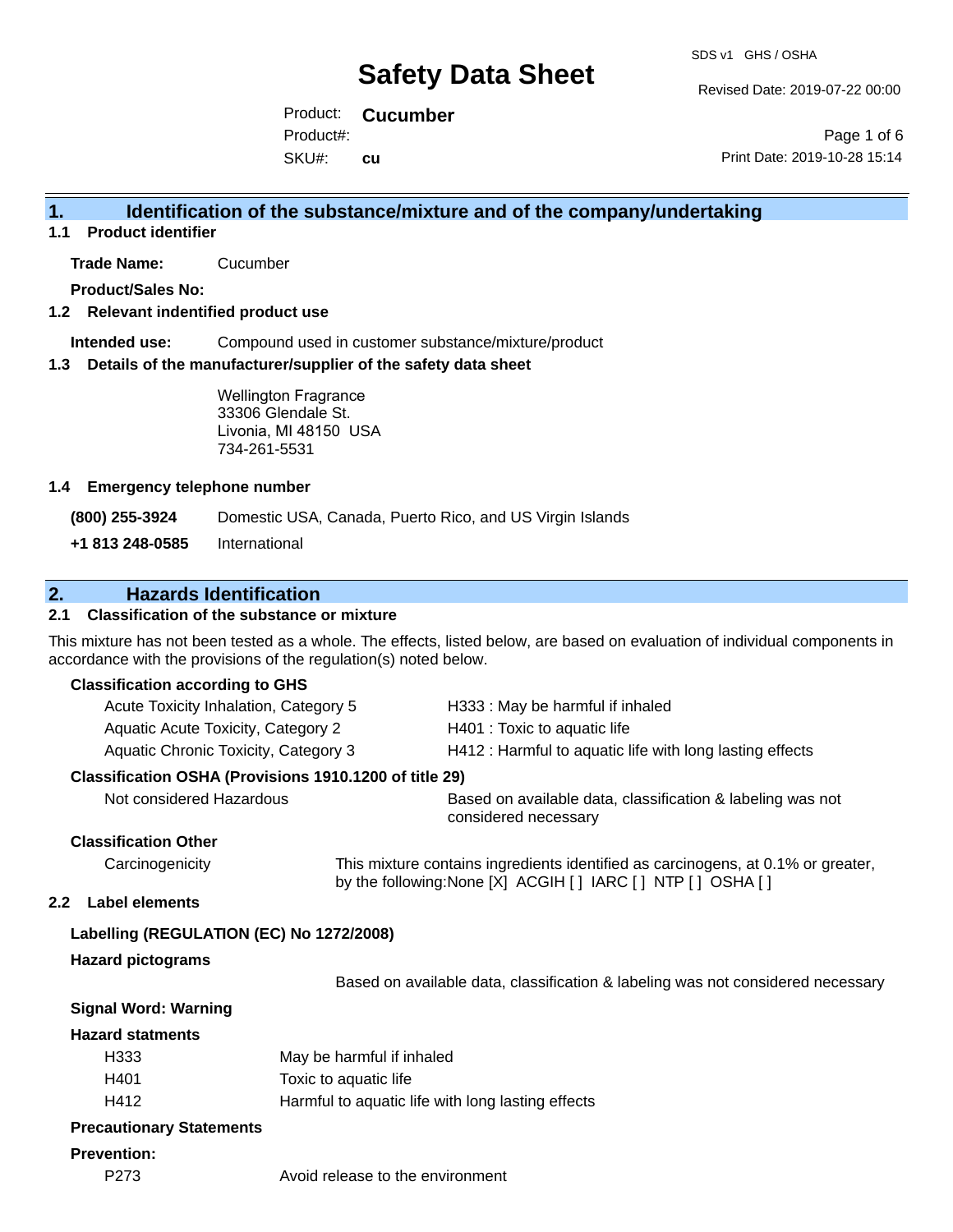SDS v1 GHS / OSHA

Revised Date: 2019-07-22 00:00

Product: **Cucumber** SKU#: Product#: **cu**

Page 2 of 6 Print Date: 2019-10-28 15:14

#### **Response:**

P304 + P312 IF INHALED: Call a POISON CENTER or doctor/physician if you feel unwell

#### **2.3 Other Hazards**

**no data available**

### **3. Composition/Information on Ingredients**

#### **3.1 Mixtures**

This product is a complex mixture of ingredients, which contains among others the following substance(s), presenting a health or environmental hazard within the meaning of the UN Globally Harmonized System of Classification and Labeling of Chemicals (GHS):

| CAS#<br>Ingredient | EC#       | Conc.<br>Range | <b>GHS Classification</b> |
|--------------------|-----------|----------------|---------------------------|
| 120-51-4           | 204-402-9 | $2 - 5 \%$     | H302; H313; H400; H411    |
| Benzyl Benzoate    |           |                |                           |

See Section 16 for full text of GHS classification codes

See Section 16 for full text of GHS classification codes which where not shown in section 2

Total Hydrocarbon Content (%  $w/w$ ) = 0.00

| $\overline{4}$ . | <b>First Aid Measures</b>                                                  |                                                                                                               |  |  |  |
|------------------|----------------------------------------------------------------------------|---------------------------------------------------------------------------------------------------------------|--|--|--|
| 4.1              | Description of first aid measures                                          |                                                                                                               |  |  |  |
|                  | Inhalation:                                                                | Remove from exposure site to fresh air and keep at rest.<br>Obtain medical advice.                            |  |  |  |
|                  | <b>Eye Exposure:</b>                                                       | Flush immediately with water for at least 15 minutes.<br>Contact physician if symptoms persist.               |  |  |  |
|                  | <b>Skin Exposure:</b>                                                      | Remove contaminated clothes. Wash thoroughly with water (and soap).<br>Contact physician if symptoms persist. |  |  |  |
|                  | Ingestion:                                                                 | Rinse mouth with water and obtain medical advice.                                                             |  |  |  |
| 4.2              | Most important symptoms and effects, both acute and delayed                |                                                                                                               |  |  |  |
|                  | <b>Symptoms:</b>                                                           | no data available                                                                                             |  |  |  |
|                  | <b>Risks:</b>                                                              | Refer to Section 2.2 "Hazard Statements"                                                                      |  |  |  |
| 4.3              | Indication of any immediate medical attention and special treatment needed |                                                                                                               |  |  |  |
|                  | Treatment:                                                                 | Refer to Section 2.2 "Response"                                                                               |  |  |  |
| 5.               | <b>Fire-Fighting measures</b>                                              |                                                                                                               |  |  |  |
| 5.1              | <b>Extinguishing media</b>                                                 |                                                                                                               |  |  |  |
|                  | Suitable:                                                                  | Carbon dioxide (CO2), Dry chemical, Foam                                                                      |  |  |  |
|                  | Unsuitable                                                                 | Do not use a direct water jet on burning material                                                             |  |  |  |
| 5.2              | Special hazards arising from the substance or mixture                      |                                                                                                               |  |  |  |
|                  | <b>During fire fighting:</b>                                               | Water may be ineffective                                                                                      |  |  |  |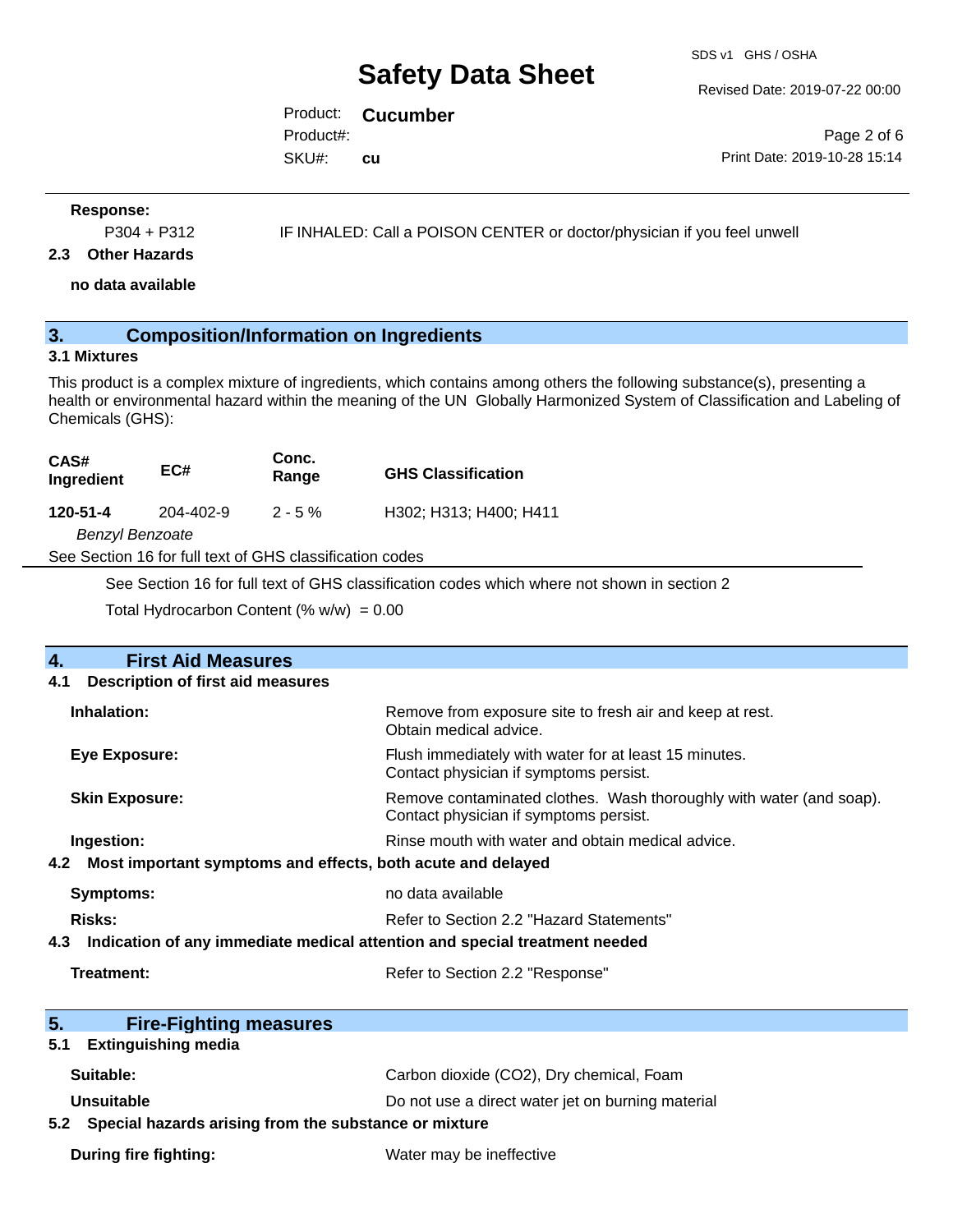Revised Date: 2019-07-22 00:00

Product: **Cucumber** SKU#: Product#: **cu**

Page 3 of 6 Print Date: 2019-10-28 15:14

#### **5.3 Advice for firefighters**

**Further information:** Standard procedure for chemical fires

#### **6. Accidental Release Measures**

#### **6.1 Personal precautions, protective equipment and emergency procedures**

Avoid inhalation and contact with skin and eyes. A self-contained breathing apparatus is recommended in case of a major spill.

#### **6.2 Environmental precautions**

Keep away from drains, soil, and surface and groundwater.

#### **6.3 Methods and materials for containment and cleaning up**

Clean up spillage promptly. Remove ignition sources. Provide adequate ventilation. Avoid excessive inhalation of vapors. Gross spillages should be contained by use of sand or inert powder and disposed of according to the local regulations.

#### **6.4 Reference to other sections**

Not Applicable

#### **7. Handling and Storage**

#### **7.1 Precautions for safe handling**

Apply according to good manufacturing and industrial hygiene practices with proper ventilation. Do not drink, eat or smoke while handling. Respect good personal hygiene.

#### **7.2 Conditions for safe storage, including any incompatibilities**

Store in a cool, dry and ventilated area away from heat sources and protected from light in tightly closed original container. Avoid uncoated metal container. Keep air contact to a minimum.

#### **7.3 Specific end uses**

No information available

#### **8. Exposure Controls/Personal Protection**

#### **8.1 Control parameters**

| <b>Exposure Limits:</b> |  | Contains no substances with occupational exposure limit values. |
|-------------------------|--|-----------------------------------------------------------------|
|-------------------------|--|-----------------------------------------------------------------|

**Engineering Controls:** Use local exhaust as needed.

#### **8.2 Exposure controls - Personal protective equipment**

| Eye protection:                | Tightly sealed goggles, face shield, or safety glasses with brow guards and side shields, etc.<br>as may be appropriate for the exposure |
|--------------------------------|------------------------------------------------------------------------------------------------------------------------------------------|
| <b>Respiratory protection:</b> | Avoid excessive inhalation of concentrated vapors. Apply local ventilation where appropriate.                                            |
| <b>Skin protection:</b>        | Avoid Skin contact. Use chemically resistant gloves as needed.                                                                           |

#### **9. Physical and Chemical Properties**

#### **9.1 Information on basic physical and chemical properties**

**Appearance:** Liquid **Odor:** Conforms to Standard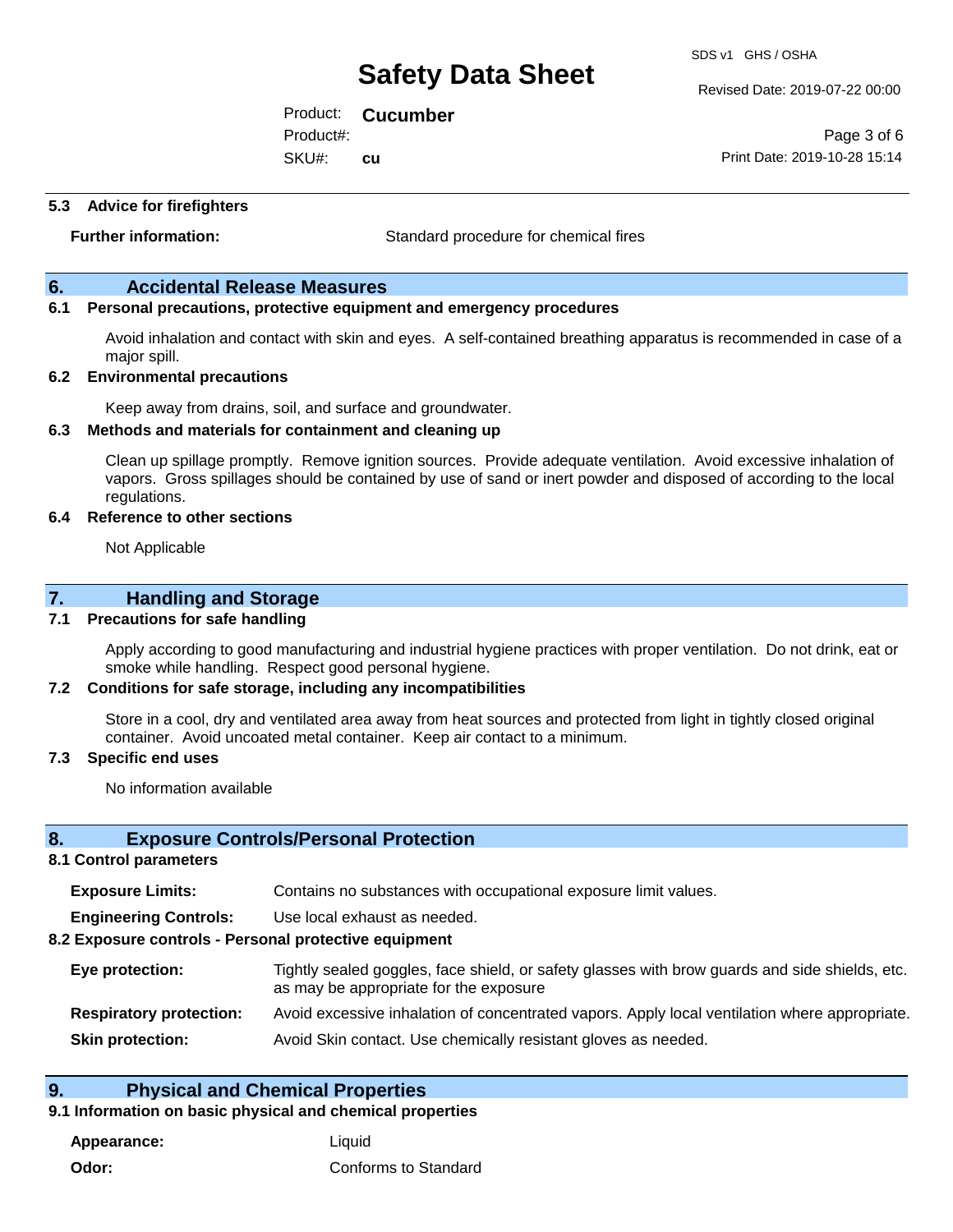Revised Date: 2019-07-22 00:00

Product: **Cucumber** SKU#: Product#: **cu**

Page 4 of 6 Print Date: 2019-10-28 15:14

| Color:                       | Colorless          |
|------------------------------|--------------------|
| <b>Viscosity:</b>            | Liquid             |
| <b>Freezing Point:</b>       | Not determined     |
| <b>Boiling Point:</b>        | Not determined     |
| <b>Melting Point:</b>        | Not determined     |
| <b>Flashpoint (CCCFP):</b>   | $>200$ F (93.33 C) |
| <b>Auto flammability:</b>    | Not determined     |
| <b>Explosive Properties:</b> | None Expected      |
| <b>Oxidizing properties:</b> | None Expected      |
| Vapor Pressure (mmHg@20 C):  | 0.0003             |
| %VOC:                        | 0.00               |
| Specific Gravity @ 25 C:     | 0.9290             |
| Density @ 25 C:              | 0.9260             |
| Refractive Index @ 20 C:     | 1.4510             |
| Soluble in:                  | Oil                |

## **10. Stability and Reactivity**

| 10.1 Reactivity                         | None                                               |
|-----------------------------------------|----------------------------------------------------|
| <b>10.2 Chemical stability</b>          | Stable                                             |
| 10.3 Possibility of hazardous reactions | None known                                         |
| 10.4 Conditions to avoid                | None known                                         |
| 10.5 Incompatible materials             | Strong oxidizing agents, strong acids, and alkalis |
| 10.6 Hazardous decomposition products   | None known                                         |

### **11. Toxicological Information**

### **11.1 Toxicological Effects**

| Acute Toxicity Estimates (ATEs) based on the individual Ingredient Toxicity Data utilizing the "Additivity Formula" |                                                          |
|---------------------------------------------------------------------------------------------------------------------|----------------------------------------------------------|
| Acute toxicity - Oral - (Rat) mg/kg                                                                                 | Not classified - the classification criteria are not met |
| Acute toxicity - Dermal - (Rabbit) mg/kg                                                                            | Not classified - the classification criteria are not met |
| Acute toxicity - Inhalation - (Rat) mg/L/4hr                                                                        | (LD50: 3996.1200) May be harmful if inhaled              |
| <b>Skin corrosion / irritation</b>                                                                                  | May be harmful if inhaled                                |
| Serious eye damage / irritation                                                                                     | Not classified - the classification criteria are not met |
| <b>Respiratory sensitization</b>                                                                                    | Not classified - the classification criteria are not met |
| <b>Skin sensitization</b>                                                                                           | Not classified - the classification criteria are not met |
| <b>Germ cell mutagenicity</b>                                                                                       | Not classified - the classification criteria are not met |
| Carcinogenicity                                                                                                     | Not classified - the classification criteria are not met |
| <b>Reproductive toxicity</b>                                                                                        | Not classified - the classification criteria are not met |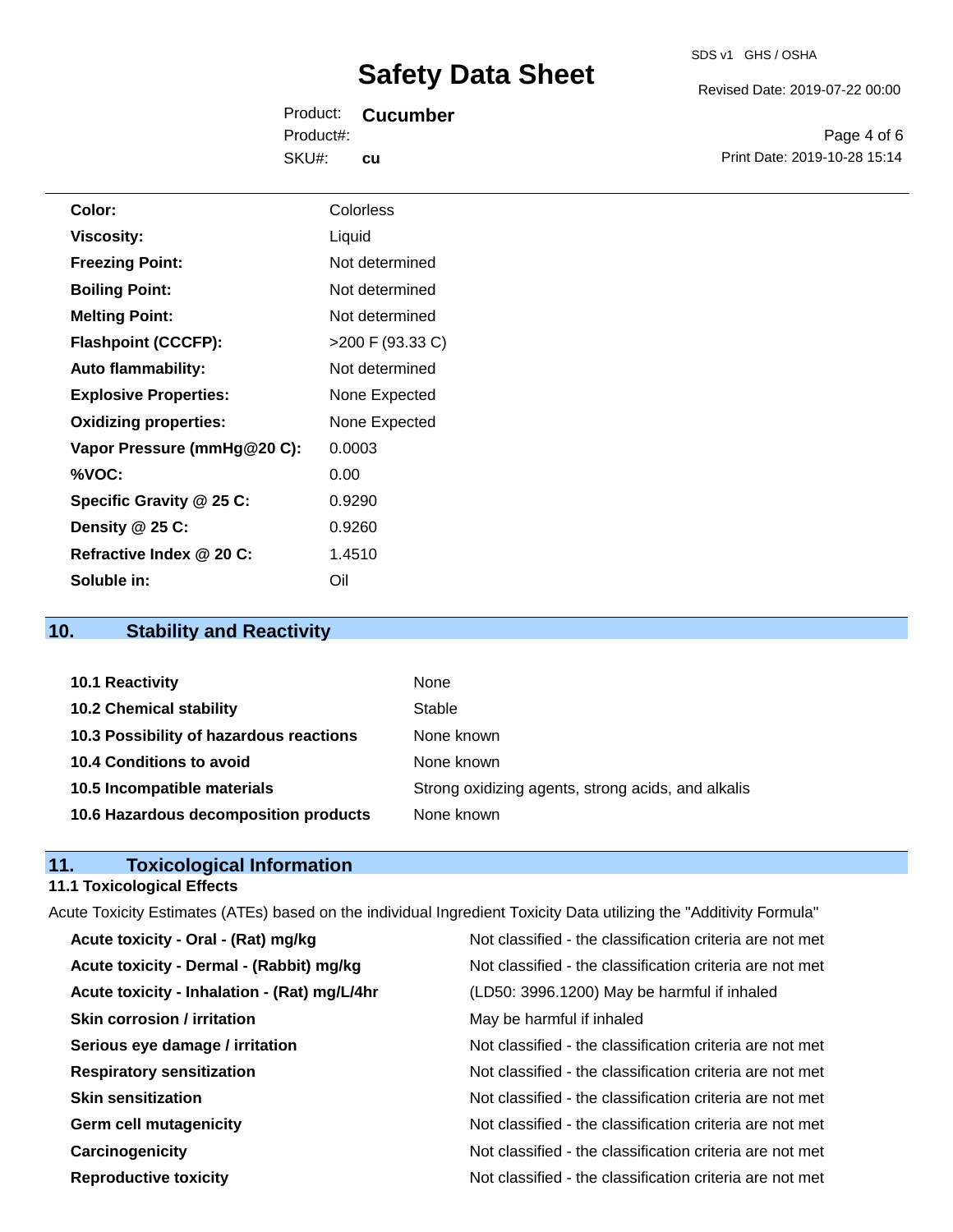SDS v1 GHS / OSHA

Revised Date: 2019-07-22 00:00

| Product:<br><b>Cucumber</b><br>Product#:<br>SKU#:<br><b>cu</b> | Page 5 of 6<br>Print Date: 2019-10-28 15:14              |
|----------------------------------------------------------------|----------------------------------------------------------|
| Specific target organ toxicity - single exposure               | Not classified - the classification criteria are not met |
| Specific target organ toxicity - repeated exposure             | Not classified - the classification criteria are not met |
| <b>Aspiration hazard</b>                                       | Not classified - the classification criteria are not met |
| 12.<br><b>Ecological Information</b><br>12.1 Toxicity          |                                                          |

| <b>Acute acquatic toxicity</b>     | Toxic to aquatic life                             |
|------------------------------------|---------------------------------------------------|
| <b>Chronic acquatic toxicity</b>   | Harmful to aquatic life with long lasting effects |
| <b>Toxicity Data on soil</b>       | no data available                                 |
| <b>Toxicity on other organisms</b> | no data available                                 |
|                                    |                                                   |
| 12.2 Persistence and degradability | no data available                                 |
| 12.3 Bioaccumulative potential     | no data available                                 |
| 12.4 Mobility in soil              | no data available                                 |
| 12.5 Other adverse effects         | no data available                                 |

#### **13. Disposal Conditions**

#### **13.1 Waste treatment methods**

Do not allow product to reach sewage systems. Dispose of in accordance with all local and national regulations. Send to a licensed waste management company.The product should not be allowed to enter drains, water courses or the soil. Do not contaminate ponds, waterways or ditches with chemical or used container.

#### **14. Transport Information**

| <b>Marine Pollutant</b><br>No.           |              |                                     |                 |        |
|------------------------------------------|--------------|-------------------------------------|-----------------|--------|
| Regulator                                | <b>Class</b> | <b>Pack Group</b>                   | <b>Sub Risk</b> | UN-nr. |
| U.S. DOT (Non-Bulk)                      |              | Not Regulated - Not Dangerous Goods |                 |        |
| <b>Chemicals NOI</b>                     |              |                                     |                 |        |
| <b>ADR/RID (International Road/Rail)</b> |              | Not Regulated - Not Dangerous Goods |                 |        |
| <b>Chemicals NOI</b>                     |              |                                     |                 |        |
| <b>IATA (Air Cargo)</b>                  |              | Not Regulated - Not Dangerous Goods |                 |        |
| <b>Chemicals NOI</b>                     |              |                                     |                 |        |
| IMDG (Sea)                               |              | Not Regulated - Not Dangerous Goods |                 |        |
| <b>Chemicals NOI</b>                     |              |                                     |                 |        |

#### **15. Regulatory Information**

#### **U.S. Federal Regulations**

**40 CFR(EPCRA, SARA, CERCLA and CAA)** This product contains NO components of concern. **U.S. State Regulations**

**TSCA (Toxic Substance Control Act)** All components of the substance/mixture are listed or exempt